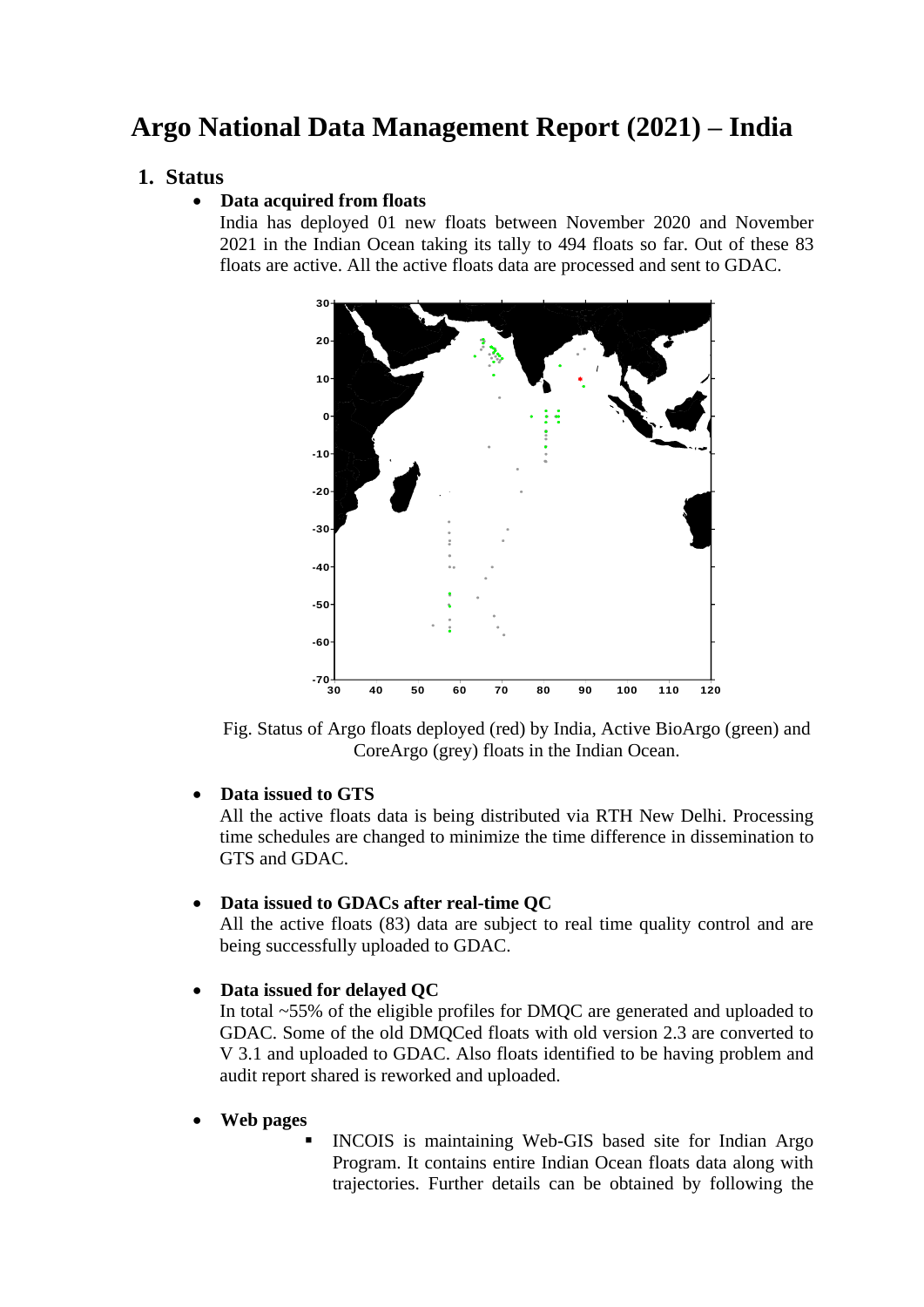link [http://www.incois.gov.in/Incois/argo/argo\\_home.jsp.](http://www.incois.gov.in/Incois/argo/argo_home.jsp) Apart from the floats deployed by India, data from floats deployed by other nations in the Indian Ocean are received from the Argo Mirror and made available in the INCOIS website. User can download the data based on his requirement.

Statistics of Indian and Indian Ocean floats are generated and maintained in INCOIS web site. The density maps for aiding people for new deployments are made available on a monthly basis. For full details visit [http://www.incois.gov.in/Incois/argo/argostats\\_index.jsp.](http://www.incois.gov.in/Incois/argo/argostats_index.jsp)

## • **Trajectory**

INCOIS Ver 3.1 trajectory files for all APEX Argo and Iridium floats are still found to be having issues and are being rejected. The problem is still being worked out.

# • **Statistics of Argo data usage**

Argo data is widely put to use by various Organisations/ Universities/ Departments. Indian Meteorological Department (IMD) is using Argo data for their operational purpose. Scientists, Students and Researchers from INCOIS, NIO, SAC, C-MMACS, NRSA, IITM, NCMRWF, IISc etc are using Argo data in various analysis. Many paper based on Argo data were also published in reputed journals. See the references below.

- ➢ Argo data is assimilated in ROMS model using LETKF and product names RAIN is being generated and made available to users.
- ➢ Continued to use BGCArgo data for validation of Biogeochemical model like ROMS.



INCOIS Argo web page statistics (for the past one year) are as shown below

| Page               | <b>Hits</b> | <b>Visitors</b> |
|--------------------|-------------|-----------------|
| Argo Web-GIS       | 5001        | 65117           |
| Data download      | 32005       | 5804            |
| Live Access Server | 150225      | 18297           |
| Argo products      | 3021        | 2014            |

• **Products generated from Argo data**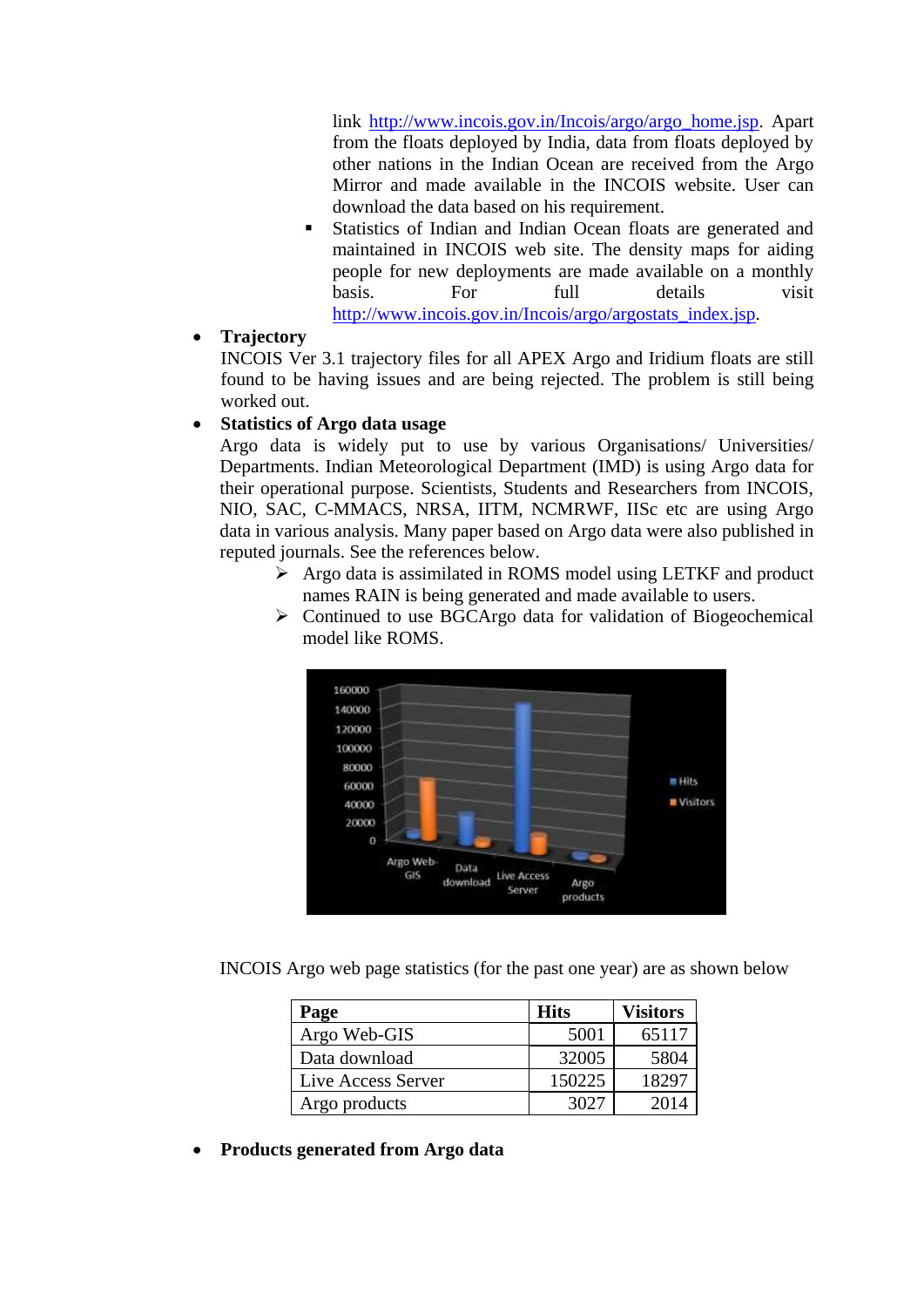- 1. Value added products obtained from Argo data are continued. Continued to variational analysis method while generating value added products. Many products are generated using Argo temperature and salinity data. The Argo T/S data are first objectively analysed and this gridded output is used in deriving value added products. More on this can be see in the RDAC functions.
- 2. Version 2.2 of DVD on "Argo data and products for the Indian Ocean" is released to public for use with data corresponding to Dec 2020 updated. This DVD consists of  $\sim 3,75,000$  profiles and products based on the Argo T/S. A GUI is provided for user to have easy access to the data. DVD product is discontinued and it is being made available via INCOIS and UCSD web sites.
- 3. To cater to many users of INCOIS LAS, it is enhanced in term of capacity. New Server is procured and new products viz., model outputs, new wind products (OSCAT), fluxes are made available. New products as per the request received from the users in future are being made available. For further details visit [http://las.incois.gov.in.](http://las.incois.gov.in/)
- 4. The Argo and value added products derived from Argo data are also alternatively made available through ERDDAP. Here the provision for individual data and the derived products is also enabled for users.

# **2. Delayed Mode QC**

- INCOIS started generating and uploading D files to GDAC form July 2006, and as of today, profiles belonging to all eligible floats have been subjected to DMOC.
- DMQC S/W obtained from Cecil, IFREMER is being used. Using this s/w all the eligible floats are reprocessed to tackle pressure sensor offset problems, salinity hooks, thermal lag corrections, salinity drifts. COW S/w is mainly used for performing DMQC of Provor/Arovor floats.
- Under the data search and archeology data from our own sister concerns is being obtained and put to use in the delayed mode processing.
- About 55% of the eligible profiles are subjected to DMOC and the delayed mode profiles are uploaded on to GDAC. Majority of the old dead float which are passed through DMQC are converted to Ver 3.1 and uploaded to GDAC.

# **3. GDAC Functions**

INCOIS is not operating as a GDAC.

# **4. Regional Centre Functions**

- Acquisition of Argo data from GDAC corresponding to floats other than deployed by India and made them available on INCOIS web site.
- All these data sets are made available to the user through a s/w developed with all GUI facilities. This s/w is made available through FTP at INCOIS and UCSC web sites.
- Delayed Mode Quality Control (Refer 2.0 above)
- Data from the Indian Ocean regions are gridded into 1x1 box for monthly and 10 days and monthly intervals. These gridded data sets are made available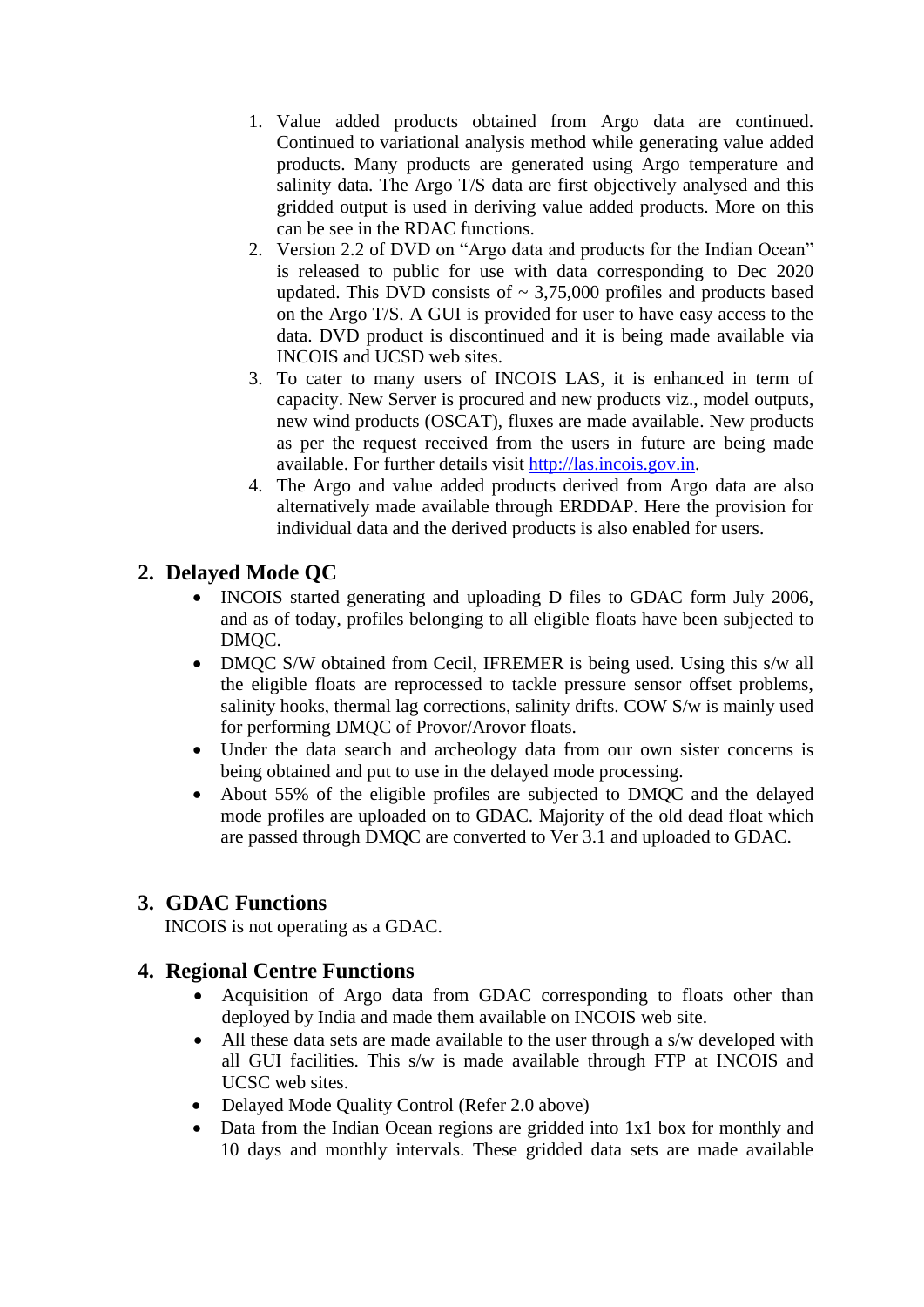through INCOIS Live Access Server (ILAS). Users can view and download data/images in their desired format.

- ERDDAP site was set up for the data and data products derived from Argo floats.
- Additionally SST from TMI, AMSRE and Wind from ASCAT, Chla from MODIS and OCM-2 are also made available on daily and monthly basis.
- Global wind products from OSCAT is also generated and made available on LAS along with TROP flux data sets.
- Data Sets (CTD, XBT, Subsurface Moorings) are being acquired from many principle investigators. These data are being utilized for quality control of Argo profiles.
- Value added products: Two types of products are currently being made available to various user from INCOIS web site. They are:
	- (i) Time series plots corresponding to each float (only for Indian floats).
	- (ii) Spatial plots using the objectively analysed from all the Argo floats data deployed in the Indian Ocean.

These valued added products can be obtained from the following link [http://www.incois.gov.in/Incois/argo/products/argo\\_frames.html](http://www.incois.gov.in/Incois/argo/products/argo_frames.html)

• Regional Co-ordination for Argo floats deployment plan for Indian Ocean. The float density in Indian Ocean as on 24 Nov, 2021 is shown below.



#### **Publications:**

INCOIS is actively involved in utilization of Argo data in various studies pertaining to Indian Ocean. Also INCOIS is encouraging utilization of Argo data by various universities by funding them. Some of the publications resulted from Argo data which includes scientists from INCOIS are given below: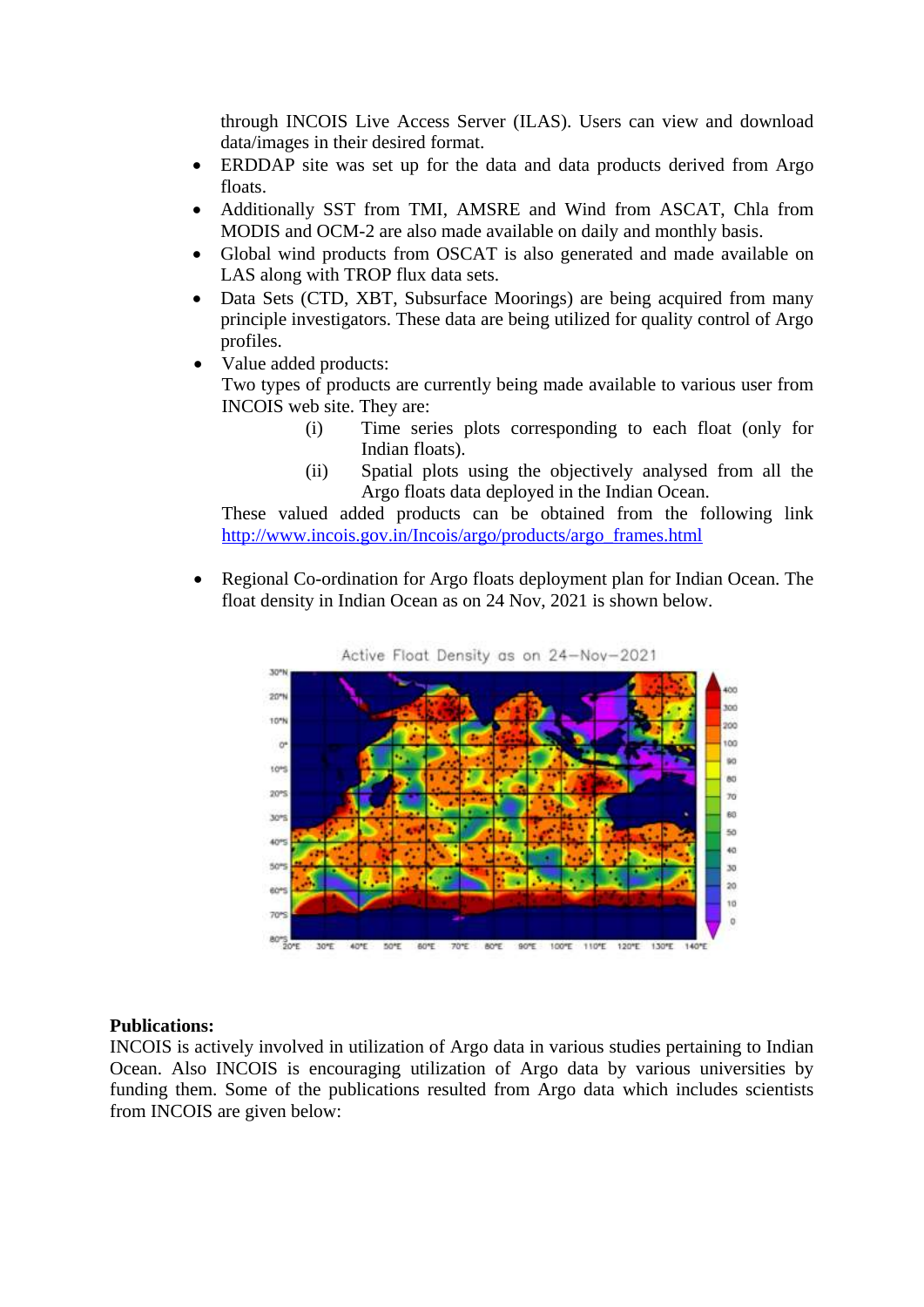- 1. Ganguly, D., K. Suryanarayana, and M. Raman, 2021: Cyclone Ockhi Induced Upwelling and Associated Changes in Biological Productivity in Arabian Sea. Marine Geodesy, 44, 70-89, https://doi.org/10.1080/01490419.2020.1838675.
- 2. Jayaram, C., T. V. S. U. Bhaskar, N. Chacko, S. Prakash, and K. H. Rao, 2021: Spatio-temporal variability of chlorophyll in the northern Indian Ocean: A biogeochemical argo data perspective. Deep Sea Research Part II: Topical Studies in Oceanography, 183, 104928, https://doi.org/10.1016/j.dsr2.2021.104928.
- 3. Jayaram, C., J. Pavan Kumar, T. V. S. Udaya Bhaskar, I. V. G. Bhavani, T. D. V. Prasad Rao, and P. V. Nagamani, 2021: Reconstruction of Gap-Free OCM-2 Chlorophyll-a Concentration Using DINEOF. Journal of the Indian Society of Remote Sensing, https://doi.org/10.1007/s12524-021-01317-6.
- 4. Kuttippurath, J., N. Sunanda, M. V. Martin, and K. Chakraborty, 2021: Tropical storms trigger phytoplankton blooms in the deserts of north Indian Ocean. npj Climate and Atmospheric Science, 4, 11, https://doi.org/10.1038/s41612-021-00166-x.
- 5. Maneesha, K., D. H. Prasad, and K. V. K. R. K. Patnaik, 2021: Biophysical responses to tropical cyclone Hudhud over the Bay of Bengal. Journal of Operational Oceanography, 14, 87-97, https://doi.org/10.1080/1755876X.2019.1684135.
- 6. Mathew, T., S. Prakash, L. Shenoy, A. Chatterjee, T. V. S. Udaya Bhaskar, and B. Wojtasiewicz, 2021: Observed variability of monsoon blooms in the north-central Arabian Sea and its implication on oxygen concentration: A bio-argo study. Deep Sea Research Part II: Topical Studies in Oceanography, 184-185, 104935, https://doi.org/10.1016/j.dsr2.2021.104935.
- 7. Pradhan, M., A. Srivastava, S. A. Rao, D. S. Banerjee, A. Chatterjee, P. A. Francis, O. P. Sreejith, M. Das Gupta, and V. S. Prasad, 2021: Are ocean-moored buoys redundant for prediction of Indian monsoon? Meteorology and Atmospheric Physics, 133, 1075-1088, https://doi.org/10.1007/s00703-021-00792-3.
- 8. Prakash, K. R., T. Nigam, V. Pant, and N. Chandra, 2021: On the interaction of mesoscale eddies and a tropical cyclone in the Bay of Bengal. Natural Hazards, https://doi.org/10.1007/s11069-021-04524-z.
- 9. Pramanik, S. and S. Sil, 2021: Assessment of SCATSat-1 Scatterometer Winds on the Upper Ocean Simulations in the North Indian Ocean. Journal of Geophysical Research: Oceans, 126, e2020JC016677, https://doi.org/10.1029/2020JC016677.
- 10. Prasanth, R., V. Vijith, V. Thushara, J. V. George, and P. N. Vinayachandran, 2021: Processes governing the seasonality of vertical chlorophyll-a distribution in the central Arabian Sea: Bio-Argo observations and ecosystem model simulation. Deep Sea Research Part II: Topical Studies in Oceanography, 183, 104926, https://doi.org/10.1016/j.dsr2.2021.104926.
- 11. Raju, N. J., M. K. Dash, P. K. Bhaskaran, and P. C. Pandey, 2021: Numerical Investigation of Bidirectional Mode-1 and Mode-2 Internal Solitary Wave Generation from North and South of Batti Malv Island, Nicobar Islands, India. Journal of Physical Oceanography, 51, 47-62, https://doi.org/10.1175/JPO-D-19-0182.1.
- 12. Sabu, P., M. P. Subeesh, J. V. George, N. P. Anilkumar, and M. Ravichandran, 2021: Enhanced subsurface mixing due to near-inertial waves: observation from Seychelles-Chagos Thermocline Ridge. Ocean Dynamics, https://doi.org/10.1007/s10236-020- 01430-z.
- 13. Seelanki, V., T. Nigam, and V. Pant, 2021: Upper-ocean physical and biological features associated with Hudhud cyclone: A bio-physical modelling study. Journal of Marine Systems, 215, 103499, [https://doi.org/10.1016/j.jmarsys.2020.103499.](https://doi.org/10.1016/j.jmarsys.2020.103499)
- 14. Udaya Bhaskar, T. V. S., V. V. S. S. Sarma, and J. Pavan Kumar, 2021: Potential Mechanisms Responsible for Spatial Variability in Intensity and Thickness of Oxygen